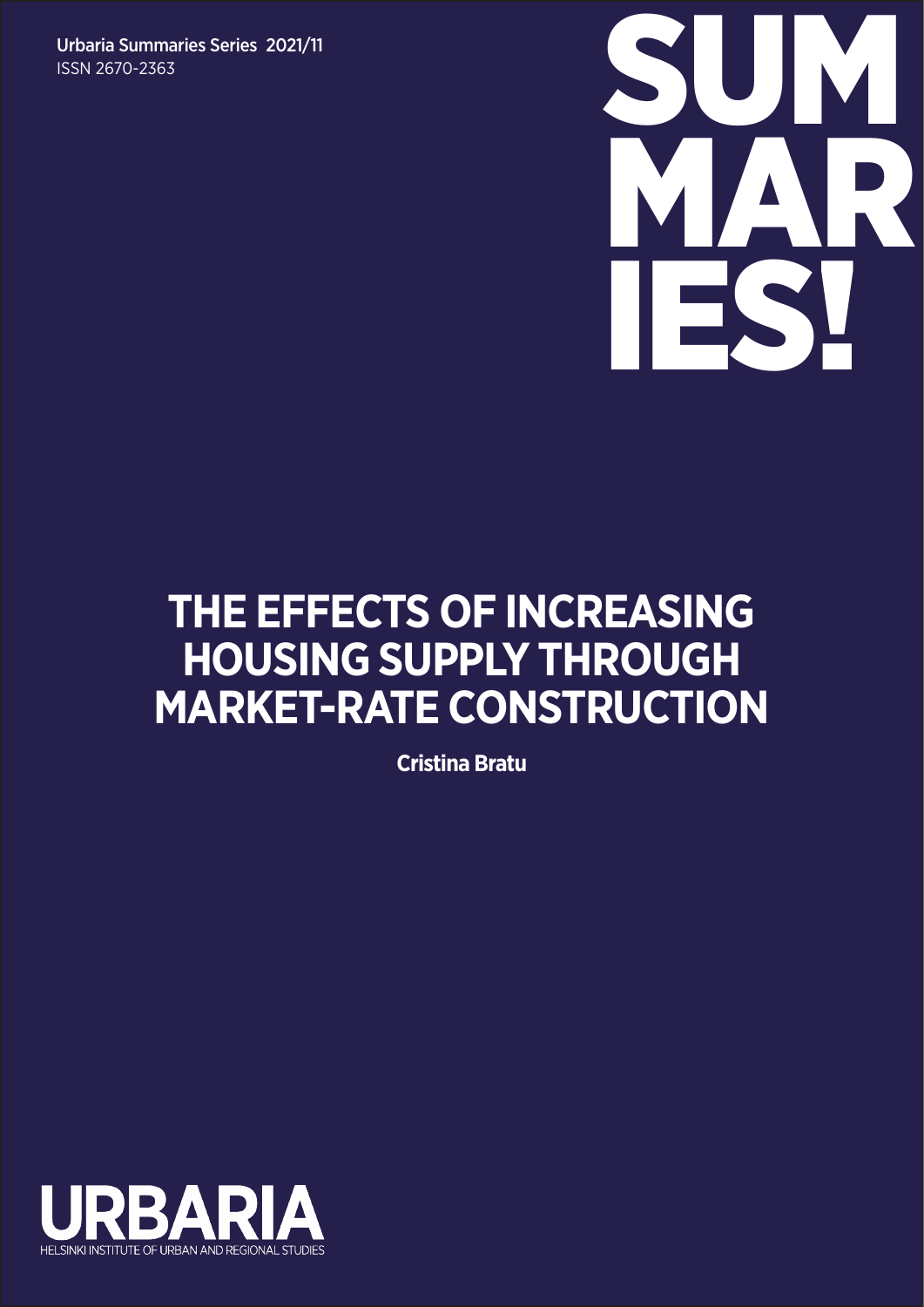## **Urbaria Research Report 2021/11**

# The effects of increasing housing supply through market-rate construction

Cristina Bratu Postdoctoral researcher Aalto University



- Increasing housing supply through market-rate construction is often proposed as a solution to soaring housing costs.
- Building more pushes rents and prices down due to increased competition (supply effect).
- New construction may alter the perceived desirability of a neighborhood, thus increasing demand (demand effect).
- Most studies find that the supply effect tends to dominate, but the demand effect is not zero. which may imply gentrification in the longer-run.
- The evidence so far comes from a limited number of cities, predominantly in the United States. More research is needed from across countries and institutional contexts.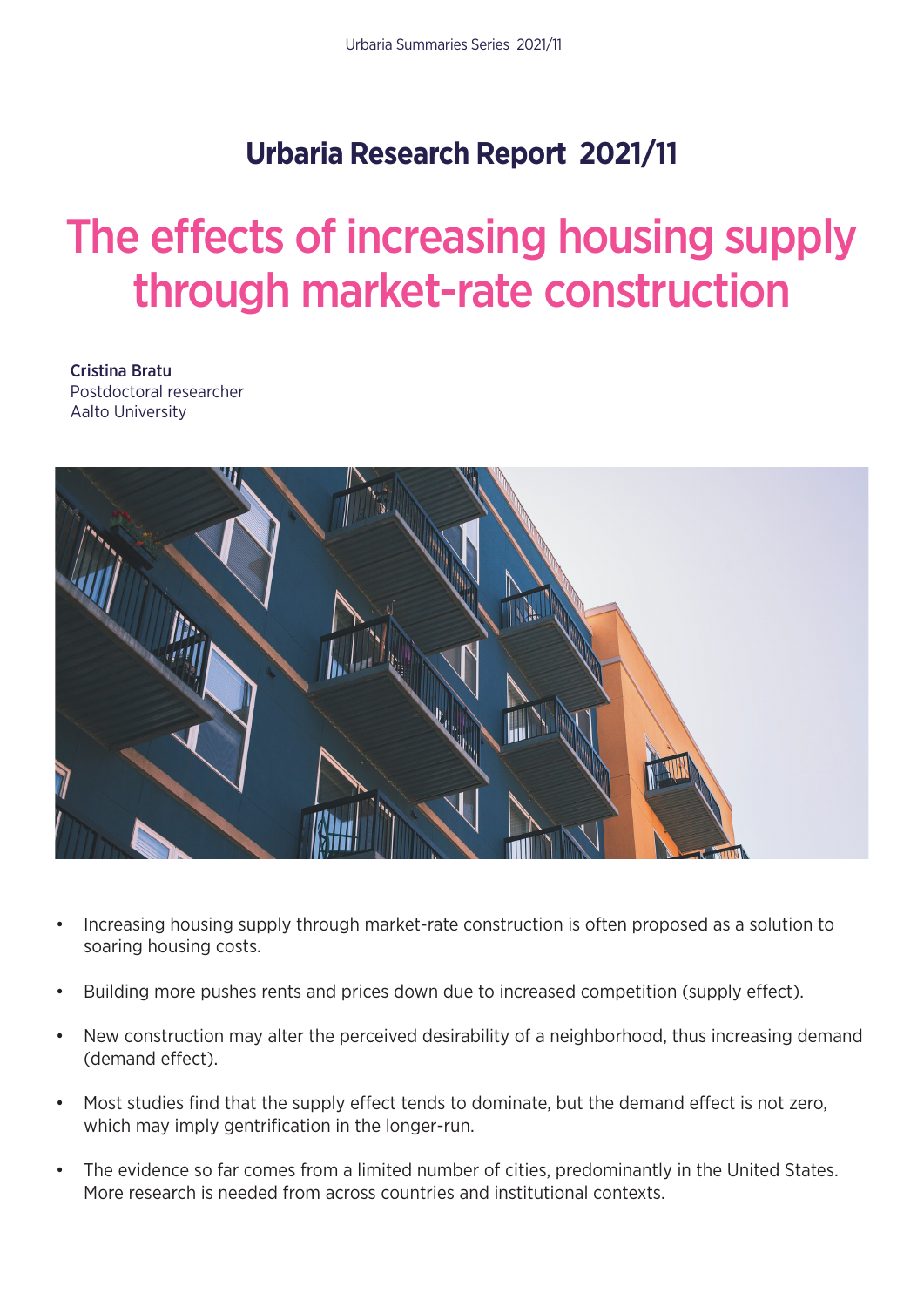Households across OECD countries spend the highest share of their budgets on housing and this share has increased over time (OECD 2021). Households' cost burden is particularly high among renters, as compared to owners with mortgages; the poorest households - those in the bottom quintile of the income distribution - are by far the most affected (OECD 2021). This is no less true in Finland, as Figure 1 shows: the housing cost burden (rents or mortgage) is substantially higher among bottom-quintile renters than among bottom-quintile owners. Various potential solutions have been put forward, but in this report I will focus on one that tends to attract a large number of skeptics: building more new market-rate housing (Been et al. 2019).



Figure 1: Housing cost burden (mortgage and rent cost) as a share of disposable income. Data for Finland, 2010-2019. Source: Author's calculations based on data from the OECD Affordable Housing Database.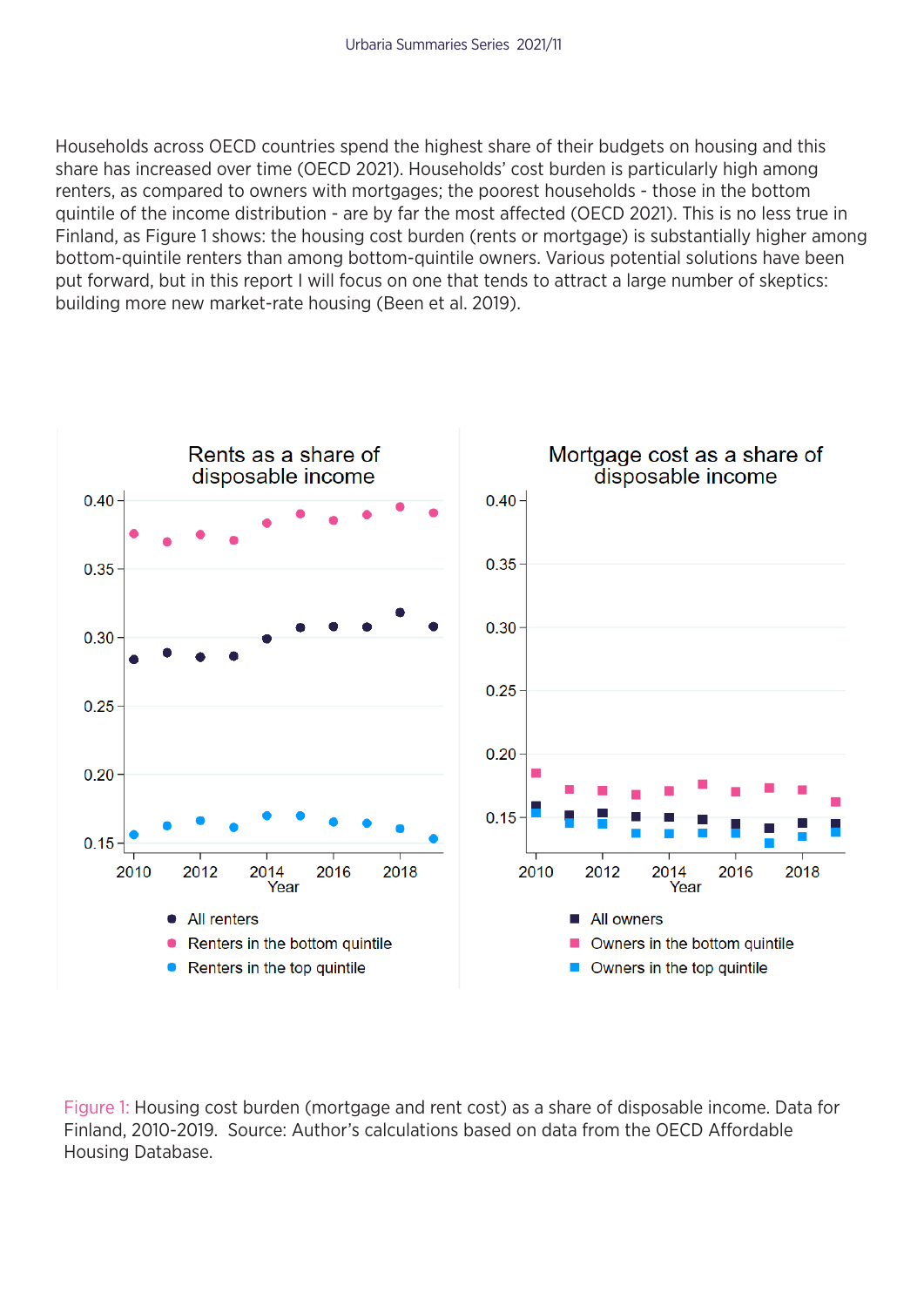## Theoretical considerations

All else equal, increasing the supply of housing should put downward pressure on rents and prices. However, this so-called supply effect may be offset by a demand effect: new units may attract higher-income households, new and improved amenities may follow, and the neighborhood as a whole may become more desirable, thus increasing demand. As a result, incumbent residents may not be able to afford their neighborhoods anymore and may ultimately be displaced. The two effects can either counterbalance each other, and then we would observe no effects of new construction; the supply effect could dominate, in which case we would observe rents or prices going down; or the demand effect could dominate, in which case we would observe rents or prices going up. The way in which this plays out may also vary depending on the location of the new development. It is ultimately an empirical question as to which of these effects dominates and how it varies across neighborhood type.

*Increasing the supply should put downward pressure on rents and prices. However, this so-called supply effect may be offset by a demand effect and the neighborhood as a whole may become more desirable, thus increasing demand.* 

## Empirical evidence

#### Methodological challenges

There are a number of challenges researchers have to overcome in order to provide an answer to this question. First, when and **where new buildings are built is not random**. Developers choose to build in areas that are already up-and-coming, which would likely see increases in rents or prices even in the absence of new construction. Therefore, while we may observe a positive correlation between new construction development and rents or prices, it would be wrong to conclude that the new construction was what caused the increase in rents. The challenge comes down to the fact that we cannot observe the state of the world in which the new construction did not take place. It would also be very difficult to randomly assign new buildings to some neighborhoods but not others. Nonetheless, we can try to mimic the attributes of a randomized controlled trial in instances where we can be confident that, for example, the amount of time it takes to complete a new building is random (potentially conditional on other variables). In that case, some neighborhoods will be "treated" with new construction earlier than others and we can use the "not-yet-treated" neighborhoods as a control group. Other sources of so-called exogenous variation can include, for instance, changes in incentives to developers regarding when and where to build, or variation in the location of new construction. All papers that I discuss below take advantage of one or two of these types of variation.

The second issue is **data availability**. Longitudinal data on rents at the unit-level, or at least at the building-level, is often hard to come by. Even harder to come by is data on individual locations over time, which is crucial if we want to study whether new construction affects displacement or gentrification.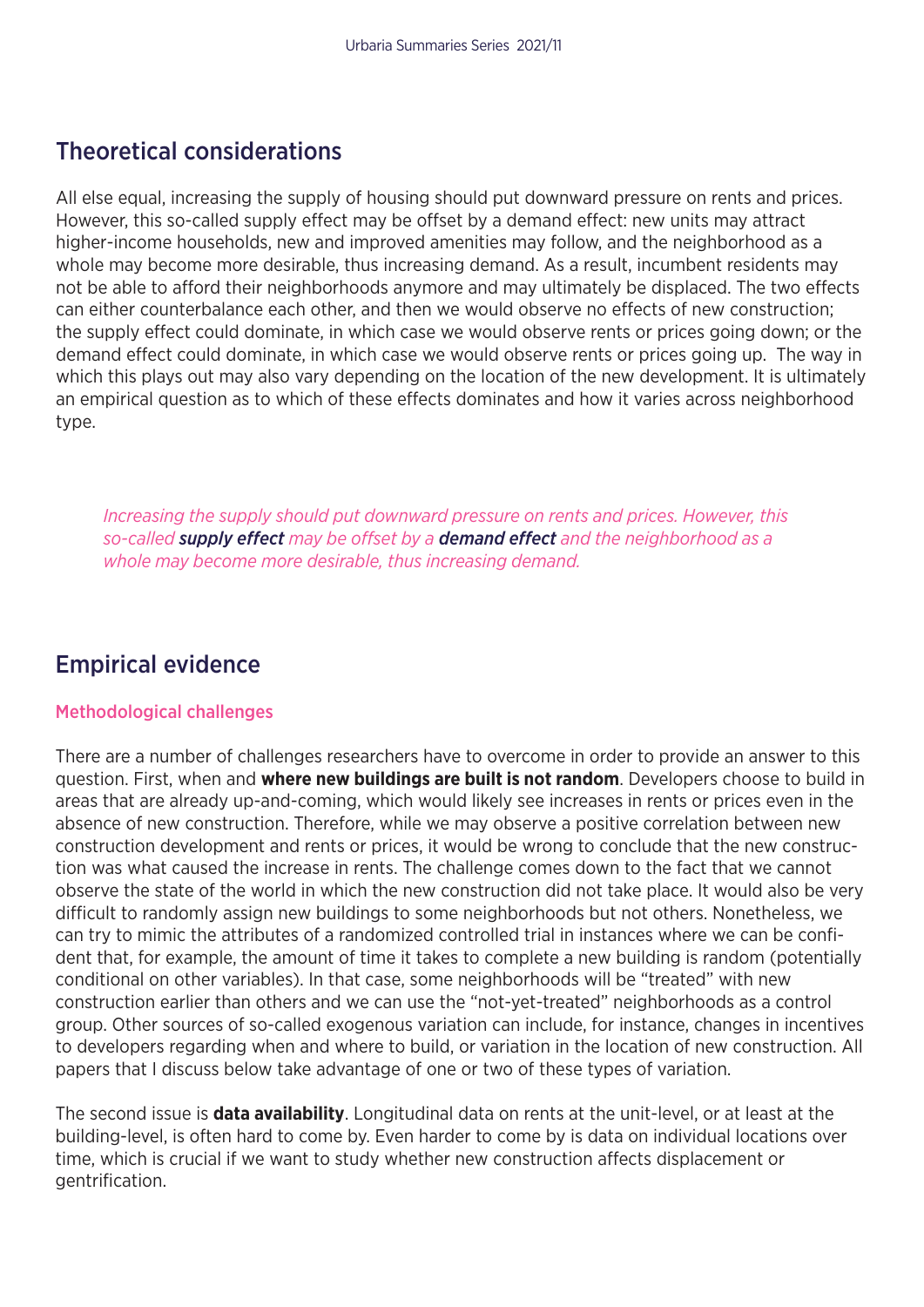#### **Findings**

A growing body of work in urban economics is providing evidence on this topic with new data and credible research designs. I turn to these papers in this section, the majority of which use data from the United States.

#### Dominant supply effects

Asquith et al. (2021) study the effect of new market-rate housing in low-income neighborhoods in 11 cities across the U.S. and find substantial decreases (about 6%) in the rents of units 250m away from the new construction, relative to those located 250-600m away. They also show that while the movers to new buildings are higher-income, new construction nonetheless increases in-migration of lower-income residents. They posit that if there exists a demand effect, it is likely small potentially due to the fact that the neighborhoods experiencing new construction were already changing. When they include all neighborhoods in their analysis - as opposed to only those classified as low-income - they find no significant effects on rents.

Li (2020) studies new high-rise buildings in New York City and finds that for every 10% increase in the housing stock, rents decrease by 1% within a 150m buffer. She also shows that more restaurants and cafes enter neighborhoods after the completion of new buildings. Therefore, she finds evidence for both the supply and the demand effect - as measured by the presence of consumption amenities -, but concludes that the supply effect dominates.

Pennington (2021) studies another city plagued by housing affordability issues - San Francisco. She exploits the fact that in the aftermath of serious fires, developers are more likely to build on the burned lots relative to unburned neighboring lots because of lower construction costs. She finds that rents decrease by roughly 1.2 - 2.3% relative to trend for people living within 500 m of a new project and incumbent residents face a substantially lower risk of being displaced. However, her results also point to the fact that areas close to the new construction are more likely to gentrify. Overall, it seems that new construction can keep rents at bay and prevent displacement but may also slowly gentrify neighborhoods.

#### Heterogeneous effects across submarkets and dominant amenity effects

Damiano and Frenier (2020) use data from Minneapolis to investigate whether new construction has heterogeneous effects across different submarkets and find that rents decrease by 3.2% in higher-income neighborhoods. They argue that this result likely stems from the fact that when new buildings are built in a higher-income neighborhood, there are more closer substitutes to the new buildings in this type of neighborhood than in a lower-income neighborhood, which increases competition and lowers rents. However, they see that rents increase by 6.6% in lower-income neighborhoods, most likely due to a dominant amenity effect. They do not have access to data to investigate this hypothesis further.

Singh (2020) exploits the abolition of property tax benefits on new units in New York City, which incentivized developers to apply for the benefits and build more before the policy went into effect. Her results show that a 1% increase in the rental stock within 150m of existing buildings increases their rents by 1.8%, which points to a stronger amenity affect relative to the supply effect. She tests this hypothesis by looking at neighborhood demographic composition and finds that the number of tenants with a bachelor's degree, who are white and have higher income increases. As in Li (2020), consumption amenities, as measured by the number of sidewalk cafes, also increases.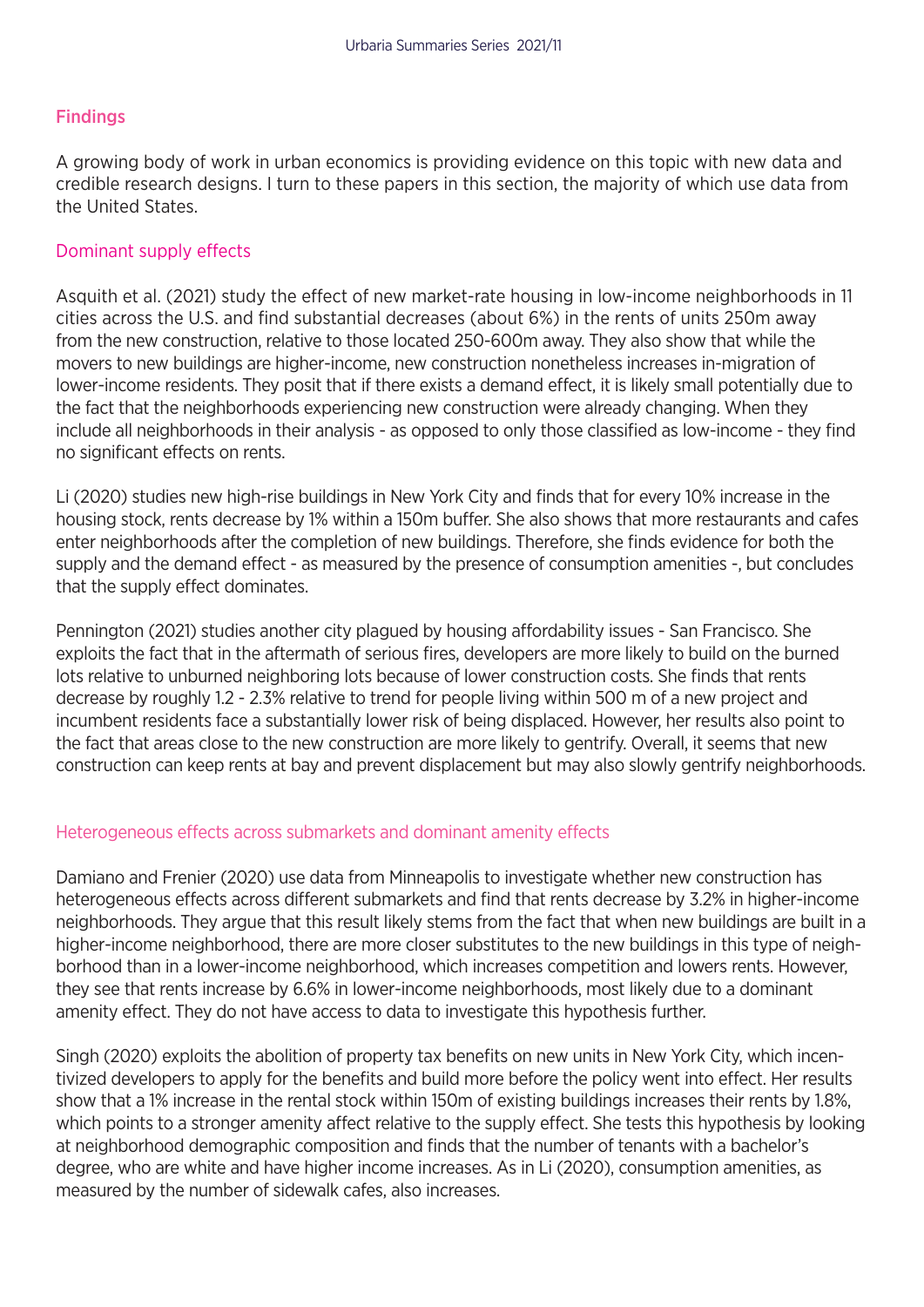Stronger amenity effects may also explain the findings in Pampillon (2019), who takes advantage of a policy that introduced tax breaks to developers to promote new construction in certain middle-income neighborhoods in Montevideo, Uruguay. He finds that a one standard deviation increase in the intensity of exposure to new construction leads to a 12.1% increase in house prices and hypothesizes that this increase is likely driven by a decrease in property crimes in the short-run and a change in neighborhood composition towards higher-income residents in the longer-run.

### **Summary**

The evidence reviewed here on the effects of new construction most often points to a supply effect that dominates amenity effects, if any of the latter exist. Positive amenity effects may lead to the displacement of the poorer incumbent residents and to neighborhood gentrification in the long-run. However, it is important to keep in mind that the presence of positive amenity effects means that a neighborhood becomes a better place. There is ample evidence in support of the claim that better neighborhoods matter for outcomes such as income and education, especially during childhood (e.g. Chetty and Hendren 2018, Chyn 2018, Deutscher 2020, Laliberté 2021). Therefore, complementary policies such as housing subsidies may be needed to offset any negative distributional effects that may arise. Finally, the evidence comes from a limited set of cities, primarily in the United States, and the extent to which we can generalize to other contexts is debatable. More research is needed to inform this discussion.

#### References

Asquith, B. J., Mast, E., & Reed, D. (2021). Local Effects of Large New Apartment Buildings in Low-Income Areas. The Review of Economics and Statistics, 1-46.

Been, V., Ellen, I. G., & O'Regan, K. (2019). Supply skepticism: Housing supply and affordability. Housing Policy Debate, 29(1), 25-40.

Chetty, R., & Hendren, N. (2018). The impacts of neighborhoods on intergenerational mobility I: Childhood exposure effects. The Quarterly Journal of Economics, 133(3), 1107-1162.

Chyn, E. (2018). Moved to opportunity: The long-run effects of public housing demolition on children. American Economic Review, 108(10), 3028-56.

Damiano, A., & Frenier, C. (2020). Build baby build?: Housing submarkets and the effects of new construction on existing rents. Center for Urban and Regional Affairs Working Paper, University of Minnesota. Retrieved from https://www. tonydamiano. com/ project/new-con/bbb-wp. pdf.

Deutscher, N. (2020). Place, peers, and the teenage years: long-run neighborhood effects in Australia. American Economic Journal: Applied Economics, 12(2), 220-49.

González-Pampillón, N. (2019). CEP Discussion Paper No 1660 November 2019 Spillover Effects from New Housing Supply.

Laliberté, J. W. (2021). Long-term contextual effects in education: Schools and neighborhoods. American Economic Journal: Economic Policy, 13(2), 336-77.

Li, X. (2019). Do new housing units in your backyard raise your rents. NYU Wagner and NYU Furman Center, Job Market Paper, 57.

OECD (2021), "Building for a better tomorrow: Policies to make housing more affordable", Employment, Labour and Social Affairs Policy Briefs, OECD, Paris, http://oe.cd/affordable-housing-2021.

Pennington, K. (2021). Does Building New Housing Cause Displacement?: The Supply and Demand Effects of Construction in San Francisco. The Supply and Demand Effects of Construction in San Francisco (June 15, 2021).

Singh, D. (2020). Do Property Tax Incentives for New Construction Spur Gentrification? Evidence from New York City. Job Market Papers.